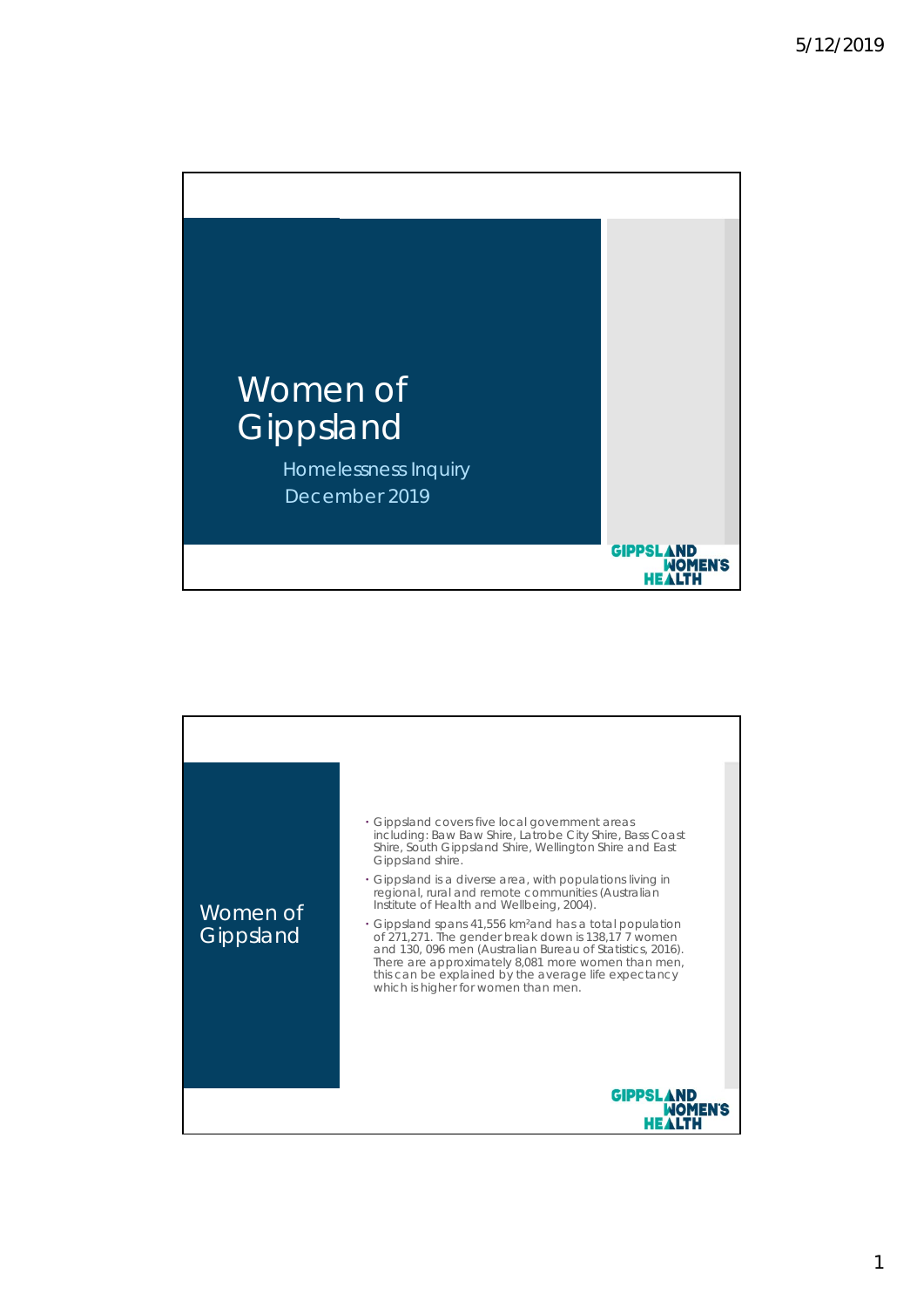

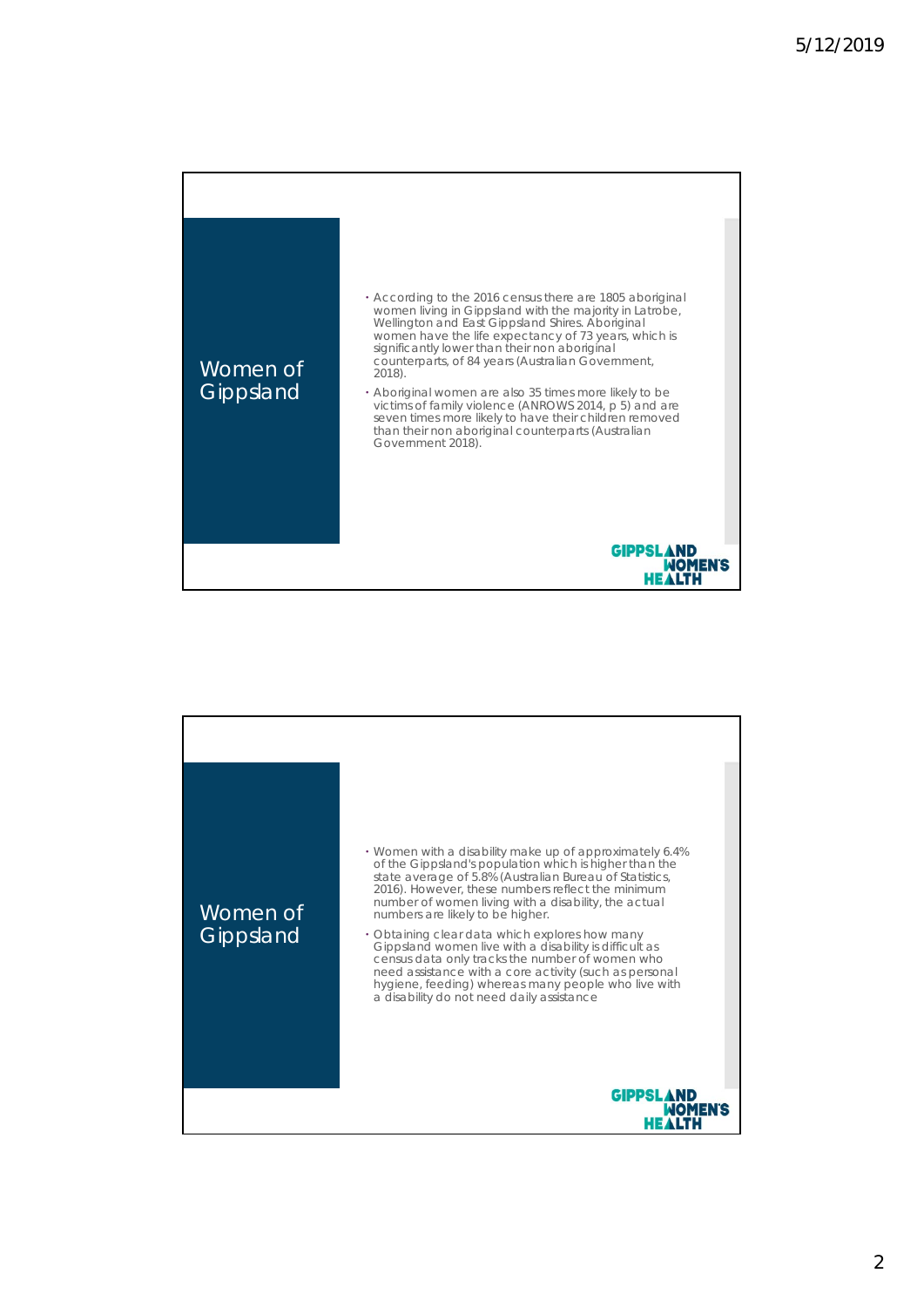

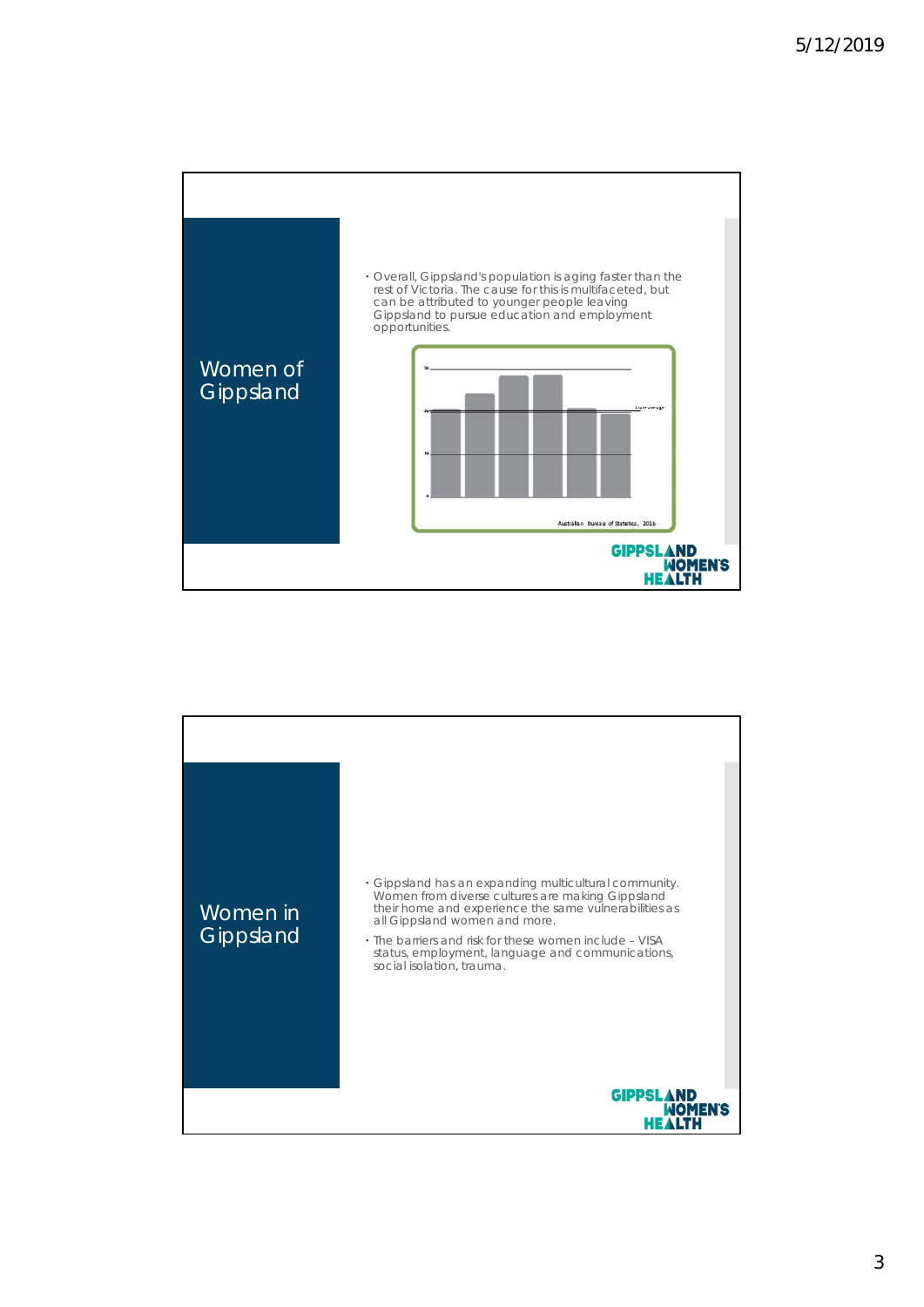| Women &<br><b>Homelessness</b> | • 61% of people supported by specialist homelessness<br>services are women.                                                                            |
|--------------------------------|--------------------------------------------------------------------------------------------------------------------------------------------------------|
|                                | • Women aged 25-34 are the most likely age group to<br>experience homelessness.                                                                        |
|                                | • Women over 55 years are the fastest growing cohort of<br>people experiencing homelessness in Australia.                                              |
|                                | • Every day Australian specialist homelessness services<br>turn away 155 women because of a lack of resources<br>and affordable housing.               |
|                                | • 69,237 women received assistance from specialist<br>homelessness services. That's 63% of people supported<br>for homelessness issues in 2016 - 2017. |
|                                | • 40% of primary homeless people sleeping rough are<br>women.                                                                                          |
|                                | • 48% of secondary homeless people staying with family<br>and friends are women                                                                        |
|                                | • 28% of tertiary homeless people living in insecure<br>accommodation are women.                                                                       |
|                                | • Women are more likely to fit the description of "invisible"<br>homelessness".                                                                        |
|                                | <b>GIPPSLAND</b>                                                                                                                                       |

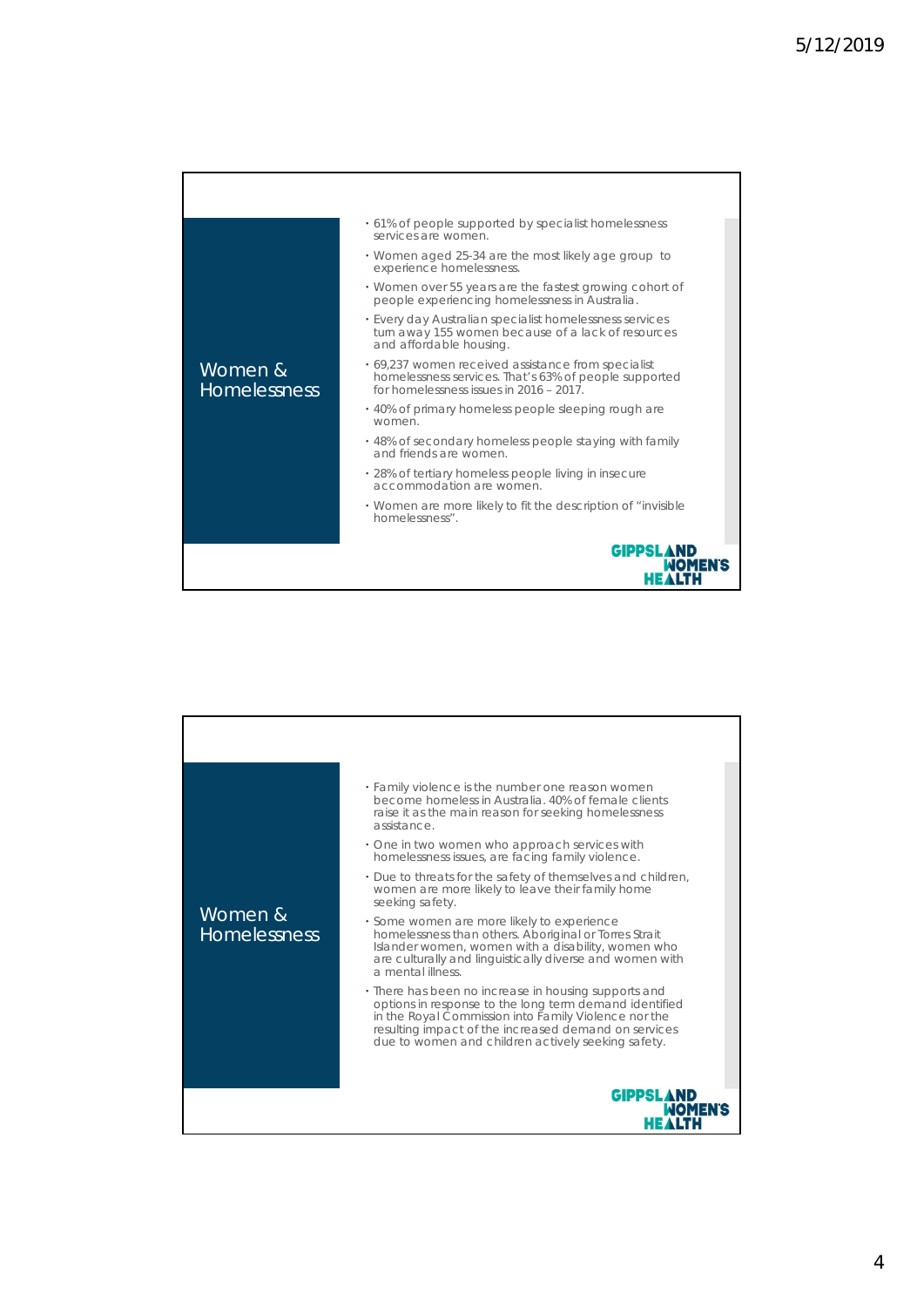

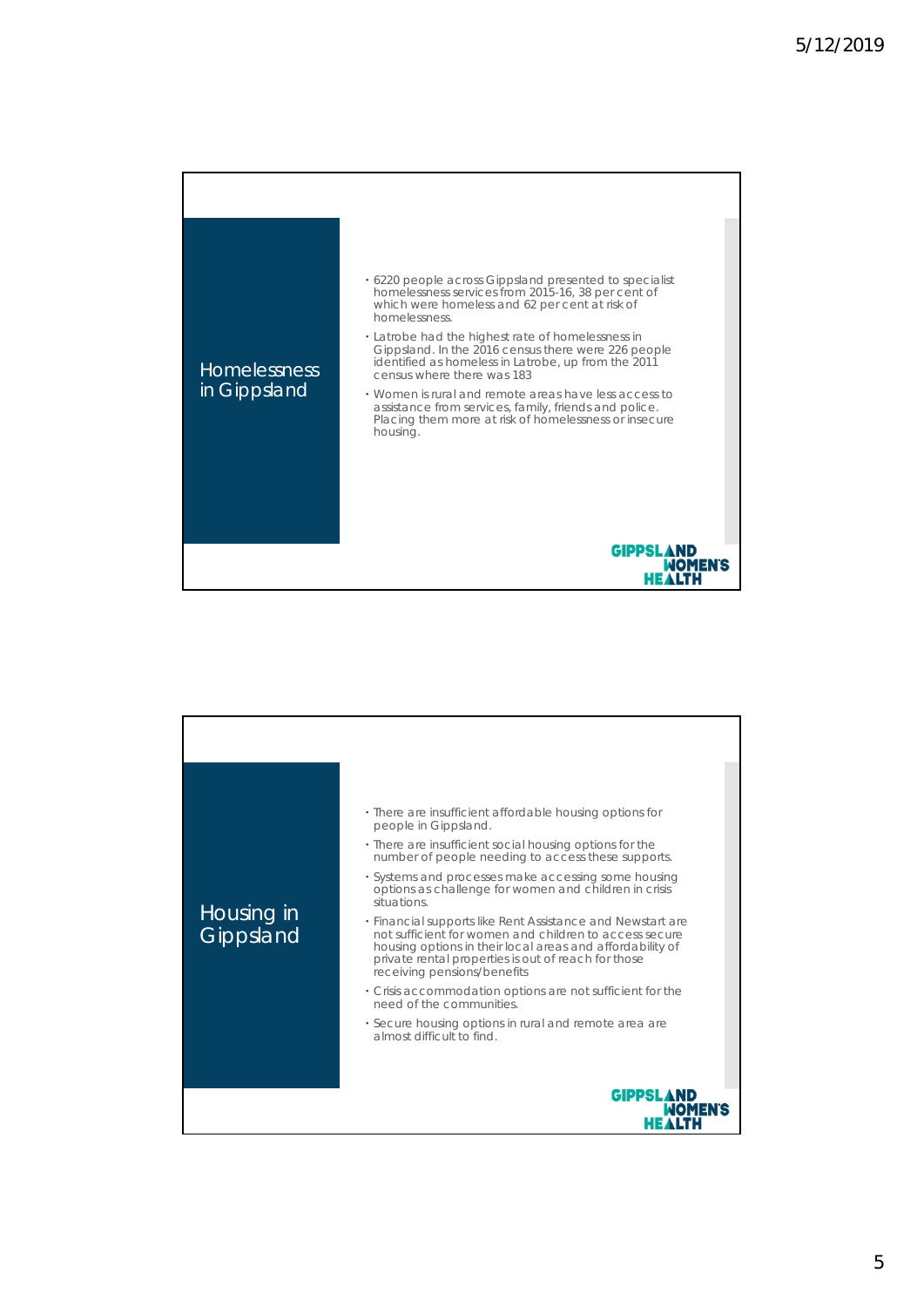

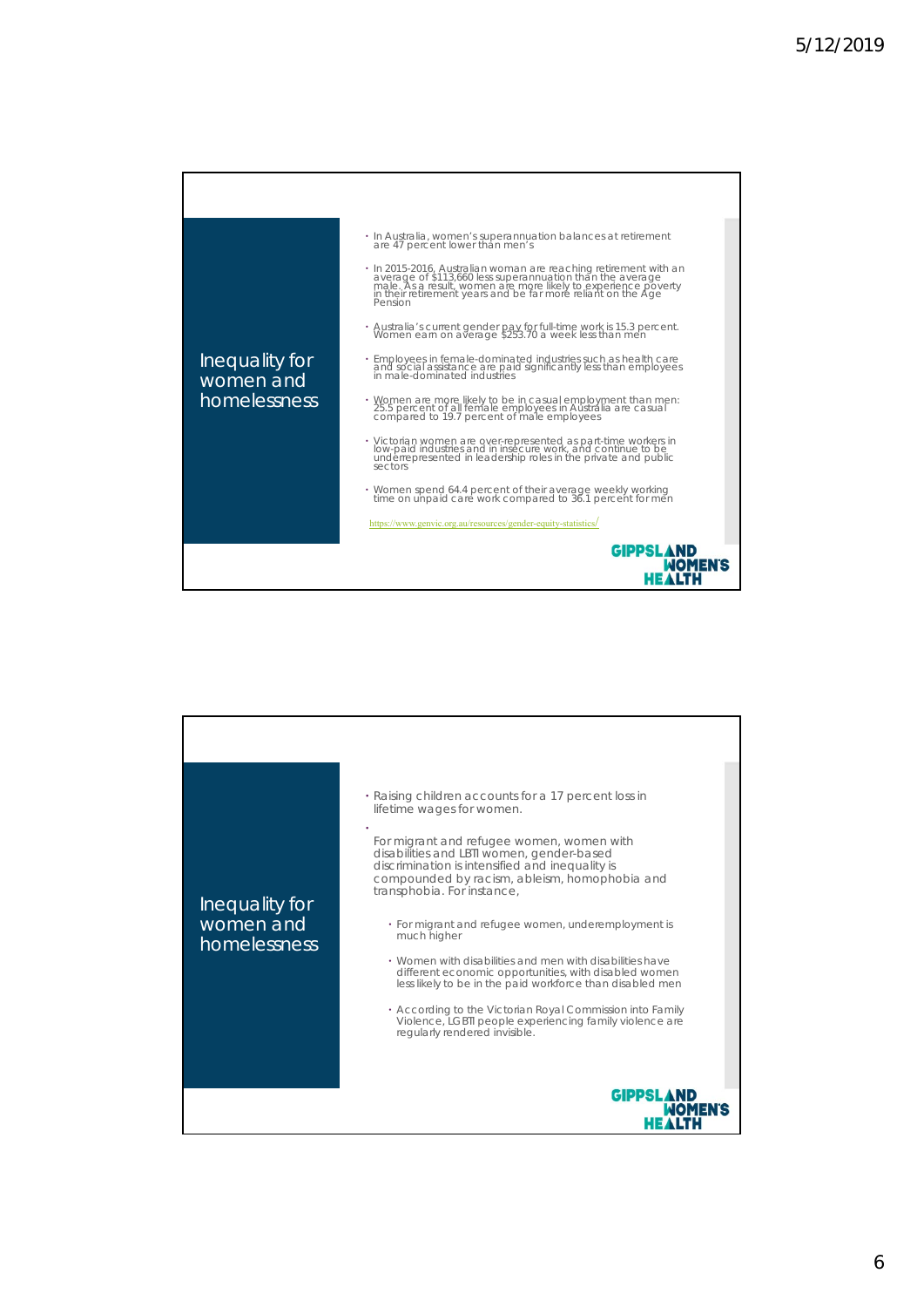

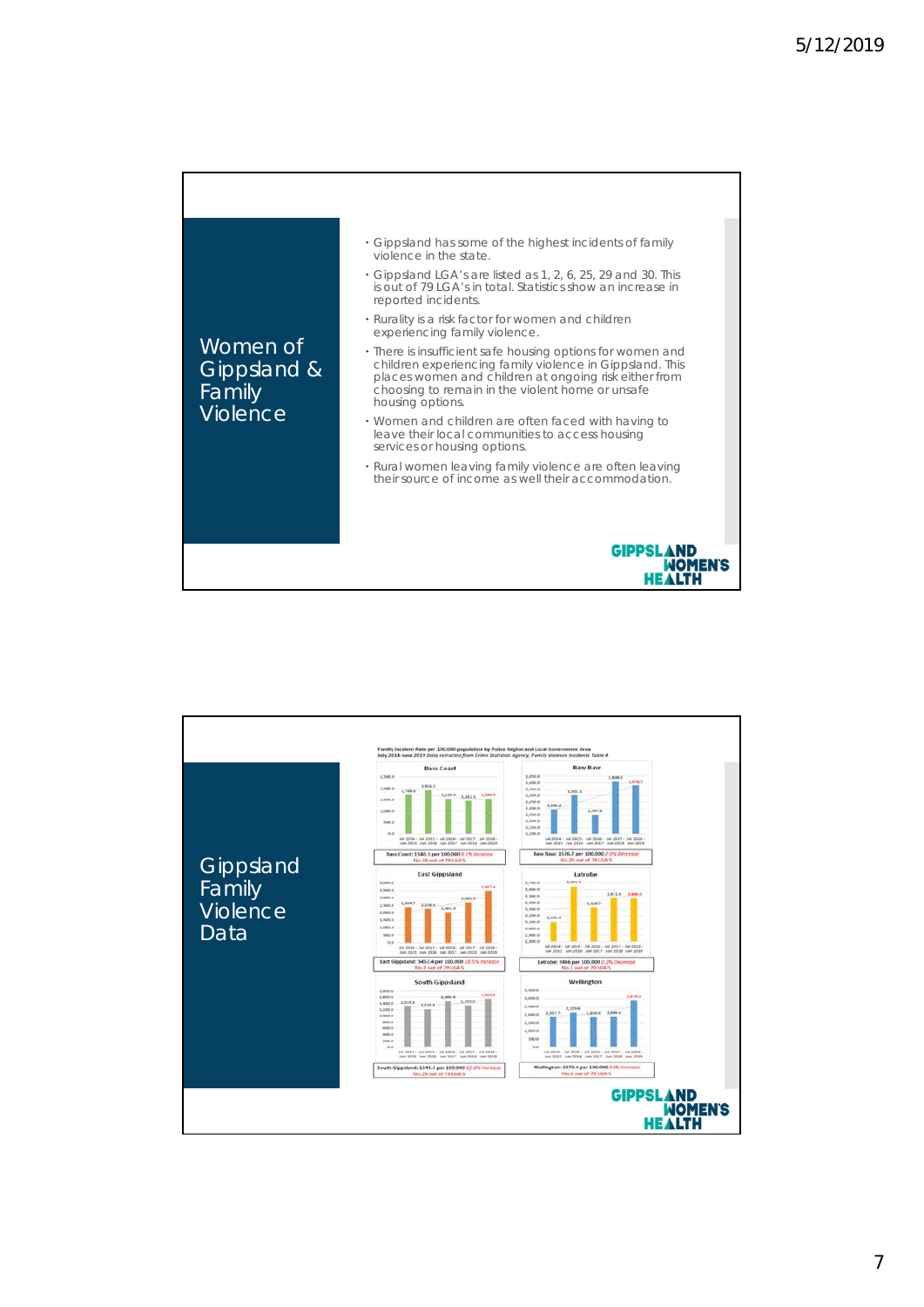